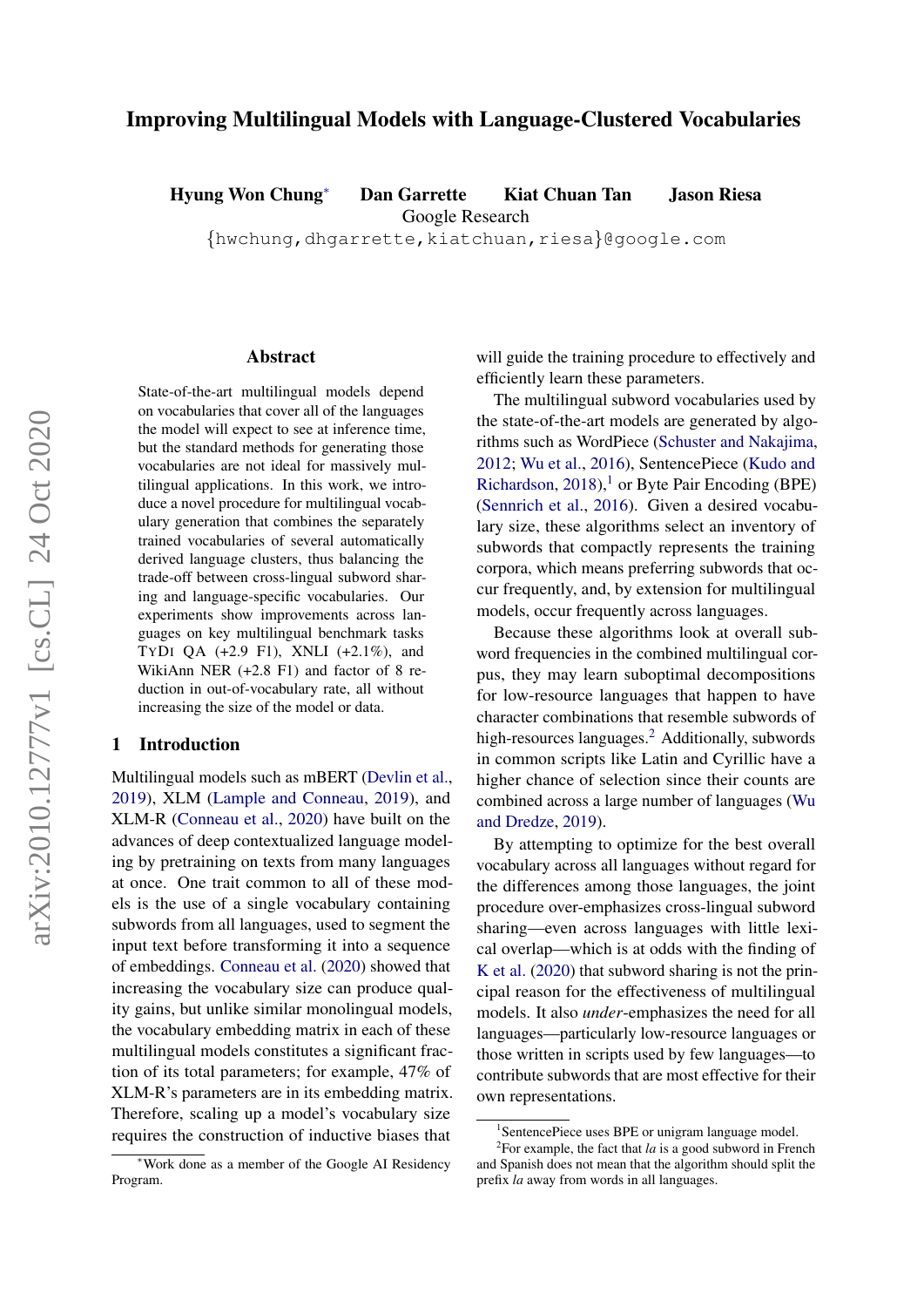In this paper, we propose a novel approach to multilingual vocabulary generation that seeks to balance the trade-off between optimizing for crosslingual subword sharing and the need for robust representation of individual languages. At a high level, we: 1) automatically group languages into clusters based on the distributional similarities of their individual subword vocabularies, 2) apply the SentencePiece algorithm separately to the data for each individual cluster, and finally 3) combine all cluster-vocabularies together to form a single unified multilingual model vocabulary.

We evaluate our approach on three distinct downstream tasks: TYDI QA, XNLI, and WikiAnn NER. Our experimental results show that our method improves model performance on all three tasks, and achieves a state-of-the-art result for TYDI QA and zero-shot cross-lingual NER. Crucially, our method improves performance without any changes to the model, and since it does not depend on the model architecture, it can be applied to any model that uses a vocabulary.

## 2 Clustered Vocabularies

<span id="page-1-0"></span>

Figure 1: Encoding languages into binary vectors.

We begin by defining a vector representation for each language (Figure [1\)](#page-1-0). For each language  $l$  in the set of languages  $L$ , we generate an  $l$ -specific vocabulary  $V^l$  by running the SentencePiece algorithm on l's corpus. Then we take the union of the resulting vocabulary to form the global vocabulary,  $V^L = \bigcup_{l \in L} V^l$ . Next, for each language, we form a binary vector  $\mathbf{v}^l$  of dimension  $|V^L|$ , where each component of  $v<sup>l</sup>$  corresponds to a subword in  $V^L$ , i.e.,  $\mathbf{v}_i^l = \mathbb{I}[V_i^L \in V^l]$  where  $\mathbb{I}$  is an indicator function. In other words,  $v<sup>l</sup>$  contains a 1 corresponding to each subword that is present in l's vocabulary, and two languages will have similar representations when their vocabularies have more subwords in common.

With each language encoded as a vector  $\mathbf{v}^l$ , we can apply standard clustering algorithms to assign each  $l$  to some  $c_j$  in the set of clusters  $C$ . For our experiments, we used  $k$ -means with cosine distance. Preliminary experiments (Table [1\)](#page-1-1) indicated

<span id="page-1-1"></span>

|                                                                     |  |  | 104 |
|---------------------------------------------------------------------|--|--|-----|
| TYDI OA 55.6/69.4 56.9/70.5 58.5/71.7 57.3/70.9 57.0/70.2 55.5/69.3 |  |  |     |

Table 1: TYDI QA results for our k-means-based vocabulary generation approach on different values of k.  $k = 1$  puts all languages in a single cluster, and is thus equivalent to the baseline JOINT approach;  $k = 104$ generates a separate vocabulary for each language.

that using  $k = 8$  would yield good results for our 104-language (the same set of languages used in mBERT) pretraining data so we fixed this value for all remaining experiments.

We then generate a vocabulary  $V^{c_j}$  for each cluster  $c_i \in C$  by pooling all of the pretraining data for all languages  $l \in c_i$  and running the SentencePiece algorithm. We set the target vocabulary size to be proportional to the size of the union of the individual vocabularies  $V<sup>l</sup>$  of the languages belonging to the cluster i.e.  $|V^{c_j}| \propto |\bigcup_{l \in c_j} V^l|$ , ensuring that the proportion of the overall vocabulary allocated to a particular cluster is guided by two factors: it will increase if the cluster has more languages, and decrease if the cluster's languages have more vocabulary overlap. Finally, the multilingual model's overall vocabulary is the union of all of the cluster vocabularies:  $V^C = \bigcup_{c_j \in C} V^{c_j}$ .

Note that our method is a generalization of the conventional approach, which has  $|C| = 1$ .

## 3 Intrinsic Analysis

In this section, we directly examine the vocabularies produced by the standard recipe (JOINT) and our clustering-based method (CLUSTER) in order to assess the degree to which each approach is able to capture and balance the inductive biases introduced in [§1:](#page-0-2) a multilingual vocabulary should encourage subword sharing across languages when appropriate, but each language should also have the freedom to contribute the subwords that are most effective for its own representation.

For all of our experiments, we generate vocabularies from the Wikipedia articles of 104 languages with 906M sentences. Each multilingual vocabulary is 488k subwords. The cluster assignments and sizes generated by CLUSTER are found in Table [2.](#page-2-0)

In order to quantify the extent of subword sharing between languages, we look at each language as a *distribution* over the vocabulary. In particular, we apply the multilingual vocabulary  $V$ 's segmentation to each language l's monolingual corpus in order to count the frequency of each sub-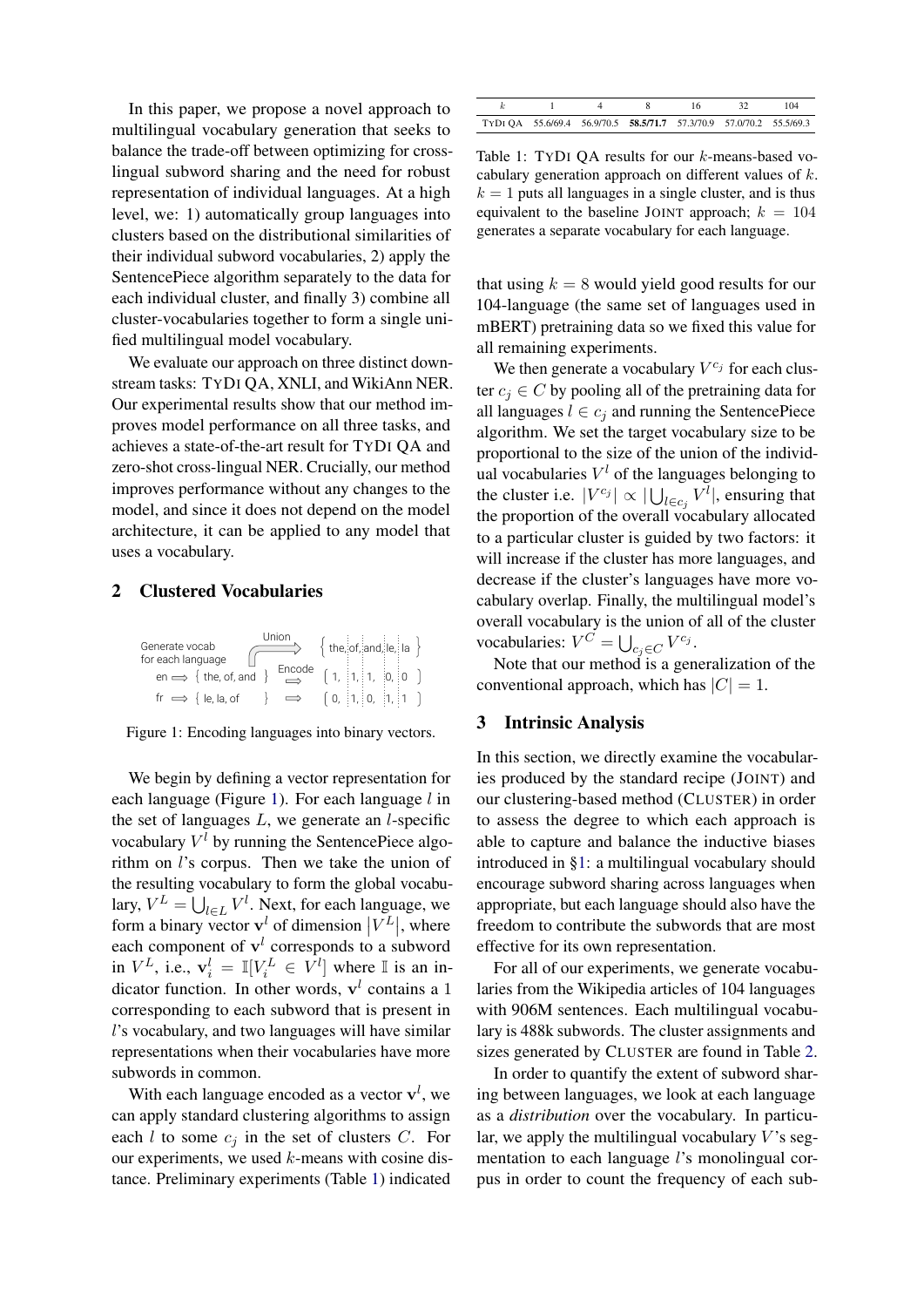<span id="page-2-0"></span>

| Name           | <b>Clusters</b>                                                                                                                                        |         |
|----------------|--------------------------------------------------------------------------------------------------------------------------------------------------------|---------|
| c <sub>1</sub> | af, sq, hy, az, bn, bs, my, ceb, hr, en, fi, ka, el, he<br>hu, id, ga, jv, lv, lt, ms, min, pl, pa, sco, hbs, sl<br>su, sw, tl, th, tr, uz, vi, cy, yo | 200,306 |
| c <sub>2</sub> | ar, bpy, fa, azb, ur, lah                                                                                                                              | 40,218  |
| $c_3$          | an, ast, eu, ca, gl, io, it, la, lmo, oc, pms<br>pt, ro, scn, es, war                                                                                  | 80.764  |
| $c_4$          | ba, be, bg, ce, cv, kk, ky, mk, mn, ru, sr, tg, tt, uk                                                                                                 | 82,163  |
| $c_5$          | bar, br, fr, de, ht, nds, lb, mg, vo                                                                                                                   | 51.653  |
| $c_6$          | zh-Hans, zh-Hant, ja, ko                                                                                                                               | 25,528  |
| $c_7$          | cs, da, nl, et, is, nb, nn, sk, sv, fy                                                                                                                 | 57,681  |
| $c_8$          | gu, hi, kn, ml, mr, ne, new, ta, te                                                                                                                    | 61,683  |

Table 2: Cluster definitions of CLUSTER.

<span id="page-2-1"></span>

|           |  |               | JOINT en ur ja zh CLUSTER en ur ja zh |  |               |  |
|-----------|--|---------------|---------------------------------------|--|---------------|--|
| en        |  | 0 8 9 15      | en                                    |  | 0 145 306 307 |  |
| <b>ur</b> |  | $0 \t14 \t20$ | ur                                    |  | 0 165 166     |  |
| ja        |  | $\bigcup$     | 1a                                    |  |               |  |

Table 3: Wasserstein-1 distance  $(\times 1000)$ .

word. The empirical distribution of a language l over the vocabulary  $V$  is defined by normalizing the frequencies of the monolingual corpus. Given these distributional representations of languages, we can use the Wasserstein-1 distance,  $W_1$ , between two languages to quantify the extent of subword sharing (Table [3\)](#page-2-1). Unlike JOINT for which  $W_1$  is relatively small even for languages with distinct scripts (e.g., English and Urdu), CLUSTER manifests much larger values for empirically different languages (and hence in different clusters) while having even smaller values for languages in the same cluster (e.g., Japanese and Chinese). This suggests that the clustering based approach not only minimizes the subword sharing when languages are dissimilar but it also puts more emphasis on subword sharing when necessary.

We quantify the degree of language freedom granted by each approach by examining the fraction of the vocabulary's subwords that contain rare scripts (Table [4\)](#page-2-2). CLUSTER has a higher percentage of Chinese, Japanese and Korean (grouped together as CJK) subwords because CJK languages are in the same cluster and by themselves, so CJK subwords can be selected independent of other languages. A similar pattern exists for Arabic script.

#### 4 Experiments

The principal goal of this work is to investigate the effect of improved *vocabulary composition* on multilingual models. We make a good-faith effort

|                |     | CJK Arabic |
|----------------|-----|------------|
| JOINT          | 2.8 | 3.4        |
| <b>CLUSTER</b> | 4.4 | 6.1        |

<span id="page-2-2"></span>Table 4: Percentage of each vocabulary's subwords that contain CJK, or Arabic script characters.

to control all other variables, e.g., hyperparameters, training/evaluation procedures. In particular, we keep the number of languages constant, since perlanguage model capacity is known to affect the performance of multilingual models as shown in [Con](#page-5-2)[neau et al.](#page-5-2) [\(2020\)](#page-5-2). In addition, we keep the num-ber of parameters constant<sup>[3](#page-2-3)</sup>, including the vocabulary size, since the performance of Transformerbased [\(Vaswani et al.,](#page-6-4) [2017\)](#page-6-4) models is strongly correlated with number of parameters [\(Lepikhin](#page-5-5) [et al.,](#page-5-5) [2020;](#page-5-5) [Kaplan et al.,](#page-5-6) [2020;](#page-5-6) [Raffel et al.,](#page-5-7) [2020;](#page-5-7) [Conneau et al.,](#page-5-2) [2020;](#page-5-2) [Brown et al.,](#page-5-8) [2020\)](#page-5-8).

In order to demonstrate the effectiveness of our approach across languages and downstream tasks, we evaluate our method on three distinct datasets:

- TYDI QA [\(Clark et al.,](#page-5-9) [2020\)](#page-5-9): question answering in 10 languages. Results in Table [5.](#page-3-0)
- XNLI [\(Conneau et al.,](#page-5-10) [2018\)](#page-5-10): natural language inference in 15 languages. Results in Table [6.](#page-3-1)
- WikiAnn NER [\(Pan et al.,](#page-5-11) [2017\)](#page-5-11): named entity recognition in 40 languages. Results in Table [7.](#page-4-0)

We pretrain using the masked language modeling (MLM) task on the raw text without applying any language-specific pre-processing.[4](#page-2-4)

At a high level, the experimental results demonstrate that our CLUSTER approach to multilingual vocabulary generation improves over the standard JOINT recipe, increasing the macro average performance across languages for all datasets and tasks. For TYDI QA, we see improvements on all languages. For XNLI, CLUSTER perform better or equally well in all languages except French. The results on individual languages are more mixed for NER, with CLUSTER providing large gains on lowresource or rare-script languages, and small losses on high-resource languages.

In the remainder of this section, we provide more in-depth analyses of these results ([§4.1\)](#page-3-2), and show that our approach continues to perform well when used to train a large scale model ([§4.2\)](#page-4-1).

<span id="page-2-4"></span><span id="page-2-3"></span> $3$ The only exception is the full scale model in [§4.2.](#page-4-1) 4 See Appendix [A](#page-7-0) for additional training details.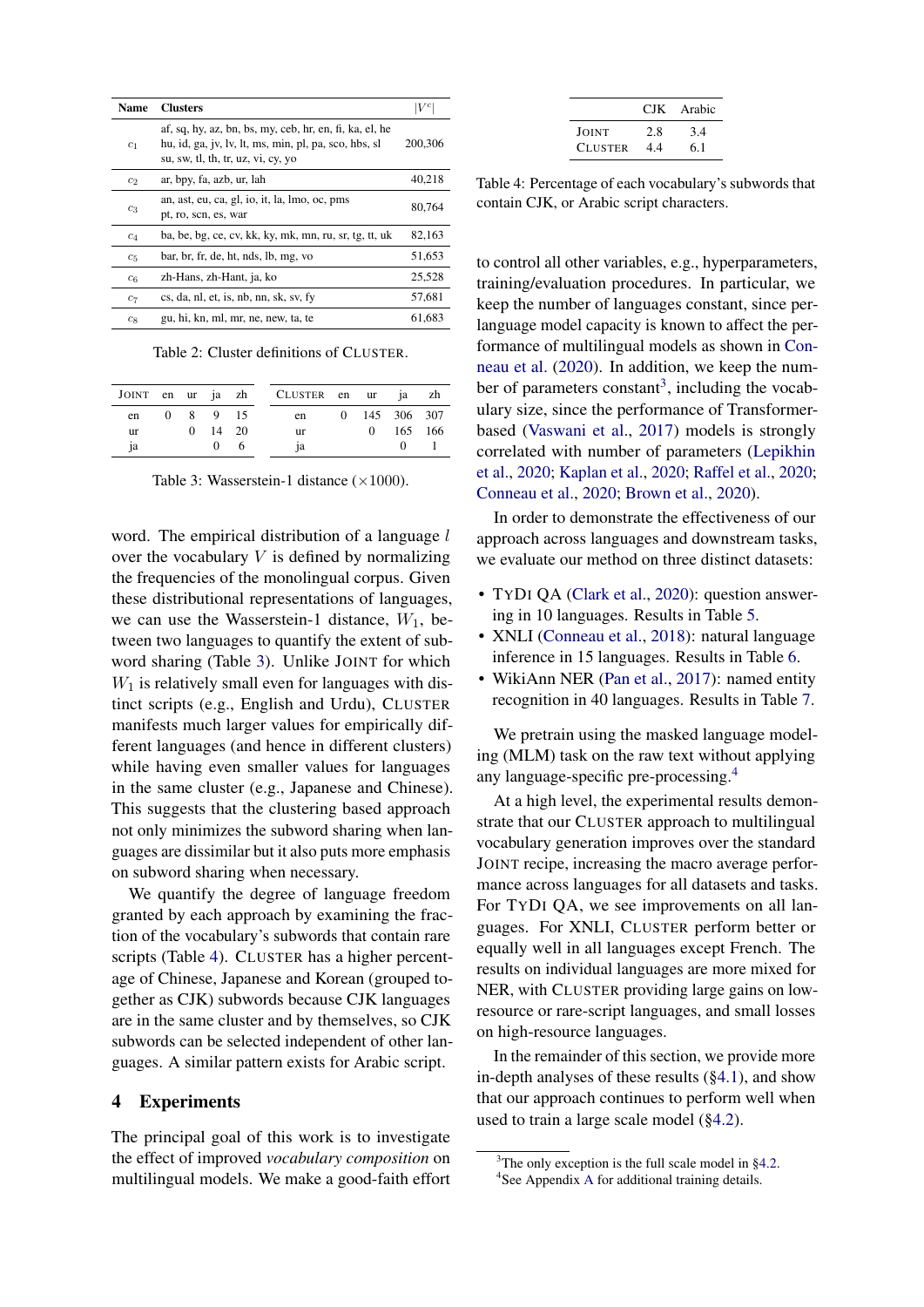<span id="page-3-0"></span>

|                |      |  | (en) ar bn fi id ja ko ru sw te |  |  |                                                             | th Avg |
|----------------|------|--|---------------------------------|--|--|-------------------------------------------------------------|--------|
| <b>MINSPAN</b> |      |  |                                 |  |  |                                                             |        |
| JOINT          | 48.4 |  |                                 |  |  | 70.4 61.5 54.0 55.4 42.6 40.6 48.2 53.6 75.8 54.0 55.6      |        |
| <b>CLUSTER</b> |      |  |                                 |  |  | 50.3 71.9 64.8 57.3 58.0 47.2 45.5 49.4 57.0 77.5 56.1 58.5 |        |
| <b>SELECTP</b> |      |  |                                 |  |  |                                                             |        |
| JOINT          | 63.7 |  |                                 |  |  | 83.6 71.5 65.5 65.8 55.8 63.3 67.7 66.8 84.9 69.4 69.4      |        |
| <b>CLUSTER</b> |      |  |                                 |  |  | 65.2 85.7 72.2 68.8 69.6 59.2 65.5 67.9 71.3 86.1 70.7 71.7 |        |

Table 5: Results on the TYDI QA primary tasks: minimal answer span (MINSPAN) and passage selection (SELECTP). The final column (Avg) is the macro average *excluding English*, following [Clark et al.](#page-5-9) [\(2020\)](#page-5-9).

<span id="page-3-1"></span>

|                                                                                         |  | de | el — | en es fr hi ru sw th tr ur vi zh Avg                                            |  |  |  |  |  |
|-----------------------------------------------------------------------------------------|--|----|------|---------------------------------------------------------------------------------|--|--|--|--|--|
| JOINT                                                                                   |  |    |      | 66.6 70.8 72.1 66.9 81.3 74.4 74.1 63.6 70.8 54.1 64.6 65.4 60.6 68.3 66.4 68.0 |  |  |  |  |  |
| CLUSTER 69.1 71.9 72.5 72.6 81.3 75.4 74.0 68.0 71.1 56.7 67.6 66.9 63.7 69.6 71.0 70.1 |  |    |      |                                                                                 |  |  |  |  |  |

Table 6: XNLI accuracies.

## <span id="page-3-2"></span>4.1 Analysis

We use the *minimum description length* principle (MDL) [\(Rissanen,](#page-6-5) [1989\)](#page-6-5) to aid in our analysis. Consider an example where we want to encode data with a codebook. For example, each word in the data can be encoded by a unique sequence of bits, which is referred to as a codeword. The MDL principle favors the codebook with the minimal description length. Following [Goldwater](#page-5-12) [\(2007\)](#page-5-12), we define the description length (DL) as the length of combined codebook and encoded data; that is, the sum of the lengths of all codewords in our codebook plus the length of the encoded data.

We apply this to the setting of learning a subword vocabulary for neural network models. Our codebook is a mapping from a subword to a unique integer index of fixed length, typically 32 bits. Therefore, the description length is equivalent to the sum of the number of unique subwords, i.e. the vocabulary size, and the number of integers of the encoded or tokenized input data. Comparing the description length of two vocabularies is therefore equivalent to comparing the total number of subwords after the input corpus is tokenized by each vocabulary. Without loss of generality, we use the average number of tokens per sentence as an equivalent measure of the description length.

As shown in Table [8,](#page-4-2) CLUSTER does indeed reduce the DL of the training corpus, which correlates with the performance improvements we see on downstream tasks. With smaller DL, the input text is encoded with *longer* subwords, which we might expect to lead to a higher out-of-vocabulary (OOV) rate [\(Arivazhagan et al.,](#page-5-13) [2019\)](#page-5-13). However, CLUSTER has an 8 times smaller OOV rate than JOINT (Table [8\)](#page-4-2). We believe that this is related to the larger extent of language freedom as evidenced by the particularly large OOV rate reductions observed in rare-script languages. For example, the OOV rate is reduced by a factor of 26 (Korean), 18 (Japanese) and 17 (Chinese).

The longer DL of JOINT means the average subword length is shorter. As a result, the model has learn to map from finer-grained input sequences to semantic meaning [\(Arivazhagan et al.,](#page-5-13) [2019\)](#page-5-13). As an extreme example, a character-based model would have to learn how to *reconstruct* each word, while a word-based model is exempt from this task. Though the difference in DL is smaller than this extreme case, the same logic applies and JOINT must learn a more complex function than CLUSTER.

Finally, we note that this correlation between DL and downstream performance means we can use DL as a proxy metric to compare vocabularies, allowing for faster iteration over various vocabulary generation approaches without having to run the expensive model training.

Low-resource languages with common scripts. Languages like Swahili and Yoruba use Latin script but have small amounts of data and CLUSTER outperforms JOINT for all three tasks on these languages, which we believe is attributable to better segmentation. In [§1,](#page-0-2) we highlighted one example where over-segmentation can occur, $5$  but we can quantify this analysis more generally with DL: CLUSTER has 9.4% (Swahili) and 11.1% (Yoruba) shorter DL compared to JOINT, and this matches well with 7.5 and 8.0 higher NER F1, respectively.

<span id="page-3-3"></span><sup>&</sup>lt;sup>5</sup>While JOINT segments the common Swahili adverb *lazima* into *la* and *zima*, CLUSTER keeps it intact.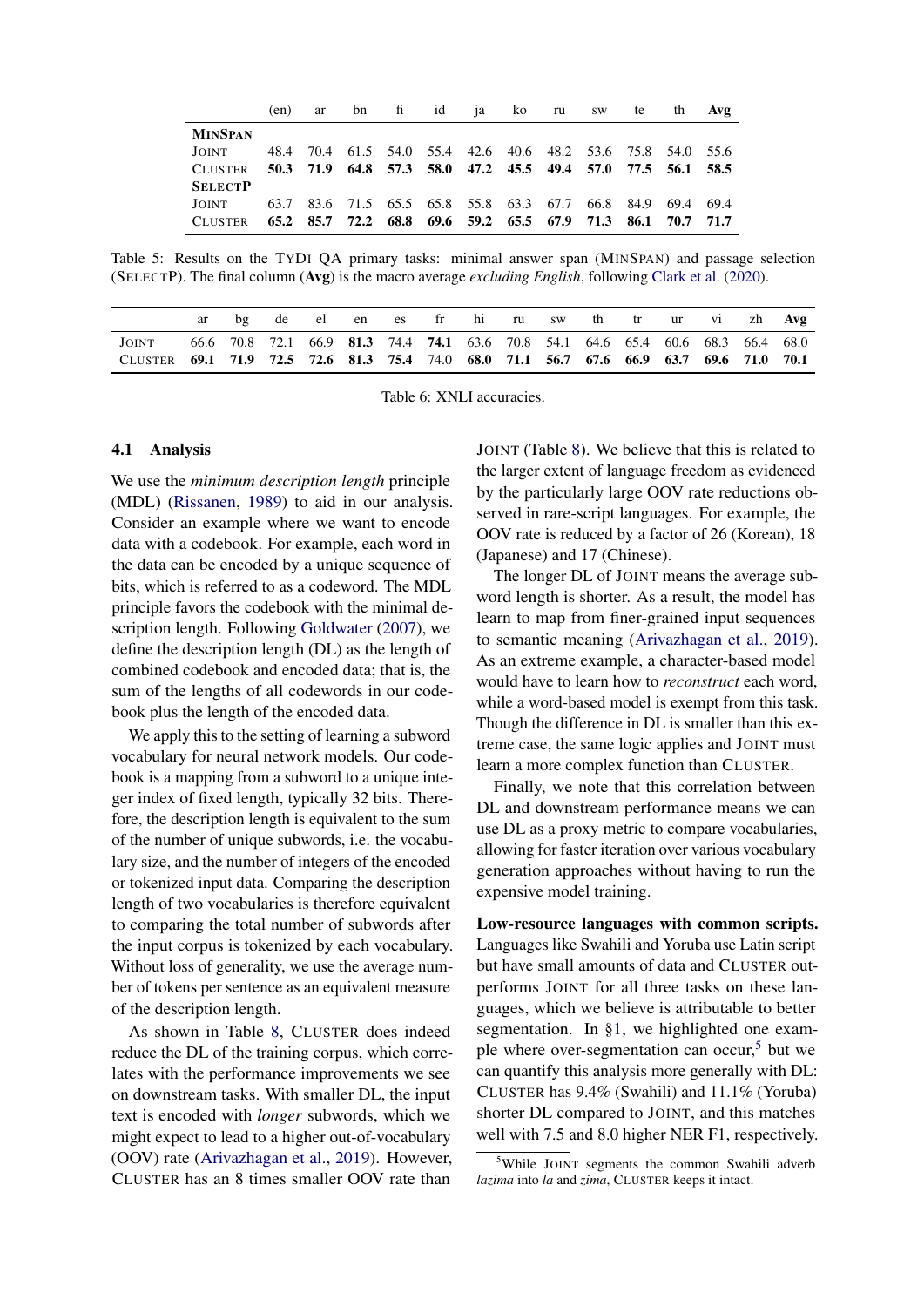<span id="page-4-0"></span>

|                                                                                                                  |    |       |  |                                           |  |  |  | $c_{5}$ | $c_6$ |  |  |                                                                                                          | Avg |
|------------------------------------------------------------------------------------------------------------------|----|-------|--|-------------------------------------------|--|--|--|---------|-------|--|--|----------------------------------------------------------------------------------------------------------|-----|
|                                                                                                                  | en | sw vo |  | he ar fa ur es eu bg ru fr de ko nl et hi |  |  |  |         |       |  |  | ml ta te                                                                                                 |     |
| JOINT                                                                                                            |    |       |  |                                           |  |  |  |         |       |  |  | 84.5 64.7 54.8 52.0 48.9 36.4 32.9 77.4 54.5 80.4 65.5 79.9 78.3 50.7 82.3 75.6 64.5 56.6 58.4 48.1 61.7 |     |
| CLUSTER 84.1 72.2 62.8 59.2 53.5 51.0 61.8 75.5 53.1 78.6 62.0 81.8 78.4 56.8 81.8 77.0 70.8 63.2 60.9 56.8 64.5 |    |       |  |                                           |  |  |  |         |       |  |  |                                                                                                          |     |

Table 7: Results for zero-shot NER using cross-lingual transfer from English (following XTREME [\(Hu et al.\)](#page-5-14)) for a sample of languages, grouped according to the clustering used by CLUSTER. All scores are labeled span F1, and Avg is the macro average across all 40 XTREME languages.

<span id="page-4-2"></span>

|                |      | Avg. DL OOV rate $\lceil \% \rceil$ |
|----------------|------|-------------------------------------|
| JOINT          | 20.9 | 0.200                               |
| <b>CLUSTER</b> | 20.2 | 0.025                               |

Table 8: Average description length and OOV rate. These are computed on the pretraining data with the same sampling strategies used for pretraining.

Rare-script languages. For languages with rare scripts (e.g., CJK and Thai), CLUSTER strongly outperforms JOINT in all tasks. For NER, particularly large gains are achieved for Arabic-script languages in cluster  $c_2$  (e.g., 28.9 F1 improvement in Urdu) and Indian languages in  $c_8$ . We hypothesize that the gain for this group of languages is due to the higher coverage of subwords in rare scripts, and consequently lower OOV rates (Table [4\)](#page-2-2).

On clusters with languages in different scripts. Our vocabularies were trained from the Wikipedia articles, which frequently contain translations/transliterations. For example, the first sentence of both the Hindi- and Tamil-language versions of the article on "India" contain the exact English phrase "Republic of India". Since many of the same people/places will be topics in articles across Indic-script languages, it is not too surprising that the clustering algorithm groups some of these languages. We note that the NER performance on the Indic languages in cluster  $c_8$ are especially strong (Table [7\)](#page-4-0) possibly due to such shared representation of named entities.

A similar phenomenon can be seen with Korean, since Chinese characters are often appended in parentheses to a Korean word to disambiguate polysemy, which is particularly common for formal contents like Wikipedia. This is why Chinese, Japanese (having large lexical overlap with Chinese) and Korean are in the same cluster  $c_6$ . We note that these languages show especially strong improvement in all three tasks we considered as well as drastically large reduction in OOV rate.

Therefore, we see these behaviors as a *strength* of our data-driven approach, flexibly capturing the

<span id="page-4-3"></span>

| Model | TYDI OA   | XNLI NER |      |
|-------|-----------|----------|------|
| mBERT | 52.7/64.4 | 65.4     | 62.2 |
| XLM-R |           | 79.2     | 65.4 |
| Ours  | 63.4/77.7 | 77.0     | 73.6 |
| Human | 70.1/79.9 | 92.8     |      |

Table 9: Comparisons with a full-scale model using our approach. Scores are macro averages over languages. TYDI QA numbers are in (MINSPAN/SELECTP) format, and our results are on the test set via a submission to the official leaderboard. Baseline numbers for TYDI QA are from [Clark et al.](#page-5-9) [\(2020\)](#page-5-9) and the rest are from [Hu et al..](#page-5-14)

characteristics of the data which may not be obvious from a purely linguistic perspective.

## <span id="page-4-1"></span>4.2 Full-scale model

To evaluate the effectiveness of our method on a large scale model, we train a 24-layer Transformer model with CLUSTER and report the macroaveraged results in Table [9.](#page-4-3) We drastically outperform the baseline for TYDI QA with about 10.7 F1 absolute improvement on MINSPAN and 13.3 F1 on SELECTP, and NER with 8.2 F1 absolute improvement over XLM-R. There is a small loss on XNLI, though this may be due to training on less data, and only Wikipedia domain.

## 5 Conclusion

We describe a novel clustering-based multilingual vocabulary generation algorithm. We showed that this empirically motivated clustering-based method consistently outperforms the standard vocabulary generation recipe used by most multilingual pretrained language modeling work without increasing the model size, compute or data.

## Acknowledgements

We would like to thank Vera Axelrod, Tim Dozat, Melvin Johnson, Thibault Févry, Xavier Garcia, and Karthik Raman for their feedback on this work.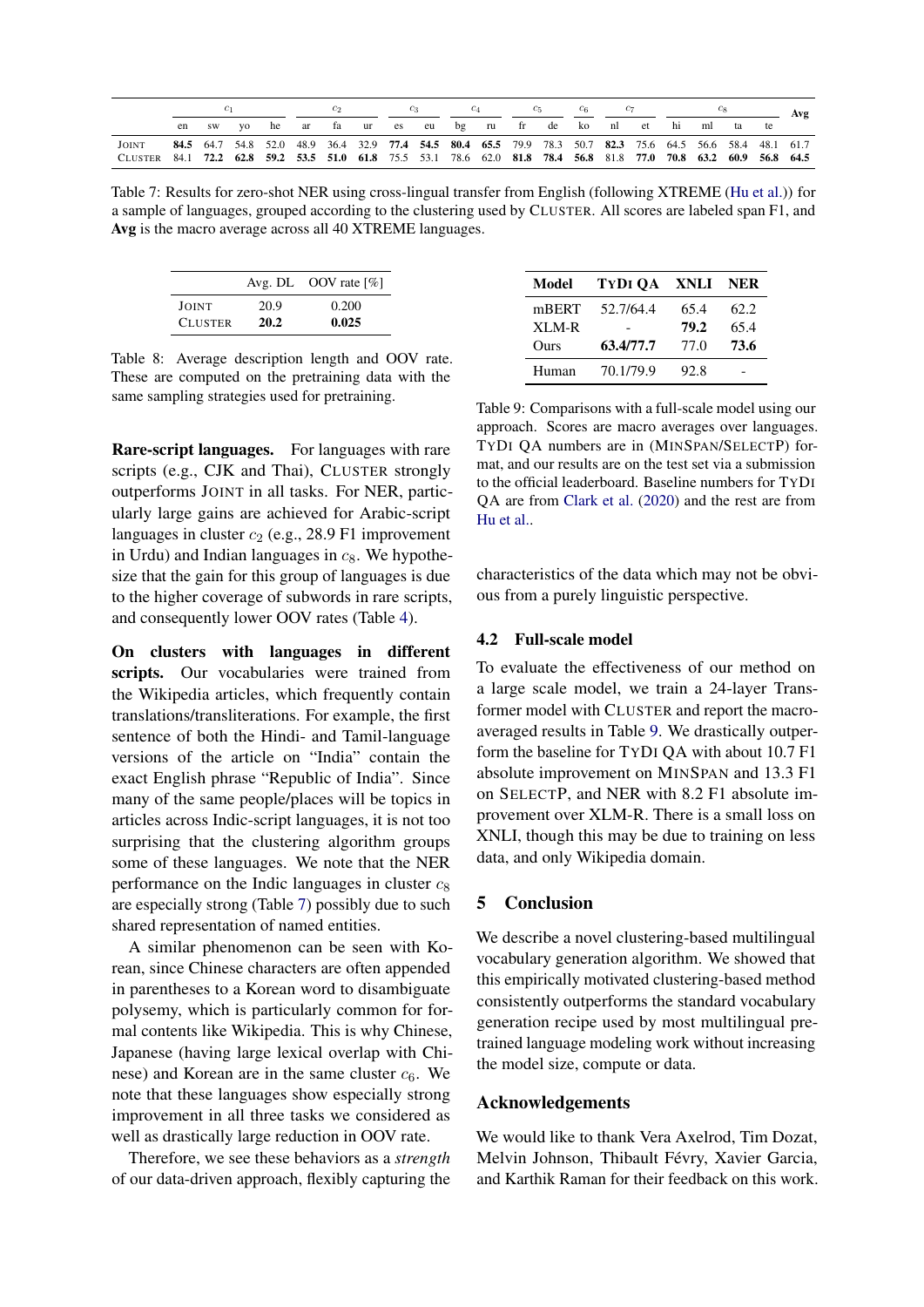#### References

- <span id="page-5-13"></span>Naveen Arivazhagan, Ankur Bapna, Orhan Firat, Dmitry Lepikhin, Melvin Johnson, Maxim Krikun, Mia Xu Chen, Yuan Cao, George Foster, Colin Cherry, Wolfgang Macherey, Zhifeng Chen, and Yonghui Wu. 2019. [Massively Multilingual Neural](http://arxiv.org/abs/1907.05019) [Machine Translation in the Wild: Findings and Chal](http://arxiv.org/abs/1907.05019)[lenges.](http://arxiv.org/abs/1907.05019) *arXiv e-prints*, page arXiv:1907.05019.
- <span id="page-5-8"></span>Tom B. Brown, Benjamin Mann, Nick Ryder, Melanie Subbiah, Jared Kaplan, Prafulla Dhariwal, Arvind Neelakantan, Pranav Shyam, Girish Sastry, Amanda Askell, Sandhini Agarwal, Ariel Herbert-Voss, Gretchen Krueger, Tom Henighan, Rewon Child, Aditya Ramesh, Daniel M. Ziegler, Jeffrey Wu, Clemens Winter, Christopher Hesse, Mark Chen, Eric Sigler, Mateusz Litwin, Scott Gray, Benjamin Chess, Jack Clark, Christopher Berner, Sam Mc-Cand lish, Alec Radford, Ilya Sutskever, and Dario Amodei. 2020. [Language Models are Few-Shot](http://arxiv.org/abs/2005.14165) [Learners.](http://arxiv.org/abs/2005.14165) *arXiv e-prints*, page arXiv:2005.14165.
- <span id="page-5-9"></span>Jonathan H. Clark, Eunsol Choi, Michael Collins, Dan Garrette, Tom Kwiatkowski, Vitaly Nikolaev, and Jennimaria Palomaki. 2020. TyDi QA: A benchmark for information-seeking question answering in typologically diverse languages. *Transactions of the Association for Computational Linguistics*.
- <span id="page-5-2"></span>Alexis Conneau, Kartikay Khandelwal, Naman Goyal, Vishrav Chaudhary, Guillaume Wenzek, Francisco Guzmán, Edouard Grave, Myle Ott, Luke Zettlemoyer, and Veselin Stoyanov. 2020. [Unsupervised](https://doi.org/10.18653/v1/2020.acl-main.747) [cross-lingual representation learning at scale.](https://doi.org/10.18653/v1/2020.acl-main.747) In *Proceedings of the 58th Annual Meeting of the Association for Computational Linguistics*, pages 8440– 8451, Online. Association for Computational Linguistics.
- <span id="page-5-10"></span>Alexis Conneau, Ruty Rinott, Guillaume Lample, Adina Williams, Samuel Bowman, Holger Schwenk, and Veselin Stoyanov. 2018. [XNLI: Evaluating](https://doi.org/10.18653/v1/D18-1269) [cross-lingual sentence representations.](https://doi.org/10.18653/v1/D18-1269) In *Proceedings of the 2018 Conference on Empirical Methods in Natural Language Processing*, pages 2475–2485, Brussels, Belgium. Association for Computational Linguistics.
- <span id="page-5-0"></span>Jacob Devlin, Ming-Wei Chang, Kenton Lee, and Kristina Toutanova. 2019. [BERT: Pre-training of](https://doi.org/10.18653/v1/N19-1423) [deep bidirectional transformers for language under](https://doi.org/10.18653/v1/N19-1423)[standing.](https://doi.org/10.18653/v1/N19-1423) In *Proceedings of the 2019 Conference of the North American Chapter of the Association for Computational Linguistics: Human Language Technologies, Volume 1 (Long and Short Papers)*, pages 4171–4186, Minneapolis, Minnesota. Association for Computational Linguistics.
- <span id="page-5-12"></span>Sharon J. Goldwater. 2007. *Nonparametric Bayesian Models of Lexical Acquisition*. Ph.D. thesis, Brown University.
- <span id="page-5-14"></span>Junjie Hu, Sebastian Ruder, Aditya Siddhant, Graham Neubig, Orhan Firat, and Melvin Johnson.

XTREME: A Massively Multilingual Multi-task Benchmark for Evaluating Cross-lingual Generalization. In *International Conference on Machine Learning, ICML 2020*.

- <span id="page-5-4"></span>Karthikeyan K, Zihan Wang, Stephen Mayhew, and Dan Roth. 2020. [Cross-Lingual Ability of Multilin](https://cogcomp.seas.upenn.edu/papers/KWMR20.pdf)[gual BERT: An Empirical Study.](https://cogcomp.seas.upenn.edu/papers/KWMR20.pdf) In *Proc. of the International Conference on Learning Representations*.
- <span id="page-5-6"></span>Jared Kaplan, Sam McCandlish, Tom Henighan, Tom B. Brown, Benjamin Chess, Rewon Child, Scott Gray, Alec Radford, Jeffrey Wu, and Dario Amodei. 2020. [Scaling Laws for Neural Language](http://arxiv.org/abs/2001.08361) [Models.](http://arxiv.org/abs/2001.08361) *arXiv e-prints*, page arXiv:2001.08361.
- <span id="page-5-16"></span>Diederik P. Kingma and Jimmy Ba. 2015. [Adam: A](http://arxiv.org/abs/1412.6980) [method for stochastic optimization.](http://arxiv.org/abs/1412.6980) In *3rd International Conference on Learning Representations, ICLR 2015, San Diego, CA, USA, May 7-9, 2015, Conference Track Proceedings*.
- <span id="page-5-3"></span>Taku Kudo and John Richardson. 2018. [SentencePiece:](https://doi.org/10.18653/v1/D18-2012) [A simple and language independent subword tok](https://doi.org/10.18653/v1/D18-2012)[enizer and detokenizer for neural text processing.](https://doi.org/10.18653/v1/D18-2012) In *Proceedings of the 2018 Conference on Empirical Methods in Natural Language Processing: System Demonstrations*, pages 66–71, Brussels, Belgium. Association for Computational Linguistics.
- <span id="page-5-1"></span>Guillaume Lample and Alexis Conneau. 2019. Crosslingual language model pretraining. *Advances in Neural Information Processing Systems (NeurIPS)*.
- <span id="page-5-15"></span>Zhenzhong Lan, Mingda Chen, Sebastian Goodman, Kevin Gimpel, Piyush Sharma, and Radu Soricut. 2020. [ALBERT: A Lite BERT for Self-supervised](https://openreview.net/forum?id=H1eA7AEtvS) [Learning of Language Representations.](https://openreview.net/forum?id=H1eA7AEtvS) In *International Conference on Learning Representations*.
- <span id="page-5-5"></span>Dmitry Lepikhin, HyoukJoong Lee, Yuanzhong Xu, Dehao Chen, Orhan Firat, Yanping Huang, Maxim Krikun, Noam Shazeer, and Zhifeng Chen. 2020. [GShard: Scaling Giant Models with Conditional](http://arxiv.org/abs/2006.16668) [Computation and Automatic Sharding.](http://arxiv.org/abs/2006.16668) *arXiv eprints*, page arXiv:2006.16668.
- <span id="page-5-11"></span>Xiaoman Pan, Boliang Zhang, Jonathan May, Joel Nothman, Kevin Knight, and Heng Ji. 2017. [Cross](https://doi.org/10.18653/v1/P17-1178)[lingual name tagging and linking for 282 languages.](https://doi.org/10.18653/v1/P17-1178) In *Proceedings of the 55th Annual Meeting of the Association for Computational Linguistics (Volume 1: Long Papers)*, pages 1946–1958, Vancouver, Canada. Association for Computational Linguistics.
- <span id="page-5-7"></span>Colin Raffel, Noam Shazeer, Adam Roberts, Katherine Lee, Sharan Narang, Michael Matena, Yanqi Zhou, Wei Li, and Peter J. Liu. 2020. [Exploring](http://jmlr.org/papers/v21/20-074.html) [the limits of transfer learning with a unified text-to](http://jmlr.org/papers/v21/20-074.html)[text transformer.](http://jmlr.org/papers/v21/20-074.html) *Journal of Machine Learning Research*, 21(140):1–67.
- <span id="page-5-17"></span>Afshin Rahimi, Yuan Li, and Trevor Cohn. 2019. [Mas](https://doi.org/10.18653/v1/P19-1015)[sively multilingual transfer for NER.](https://doi.org/10.18653/v1/P19-1015) In *Proceedings of the 57th Annual Meeting of the Association*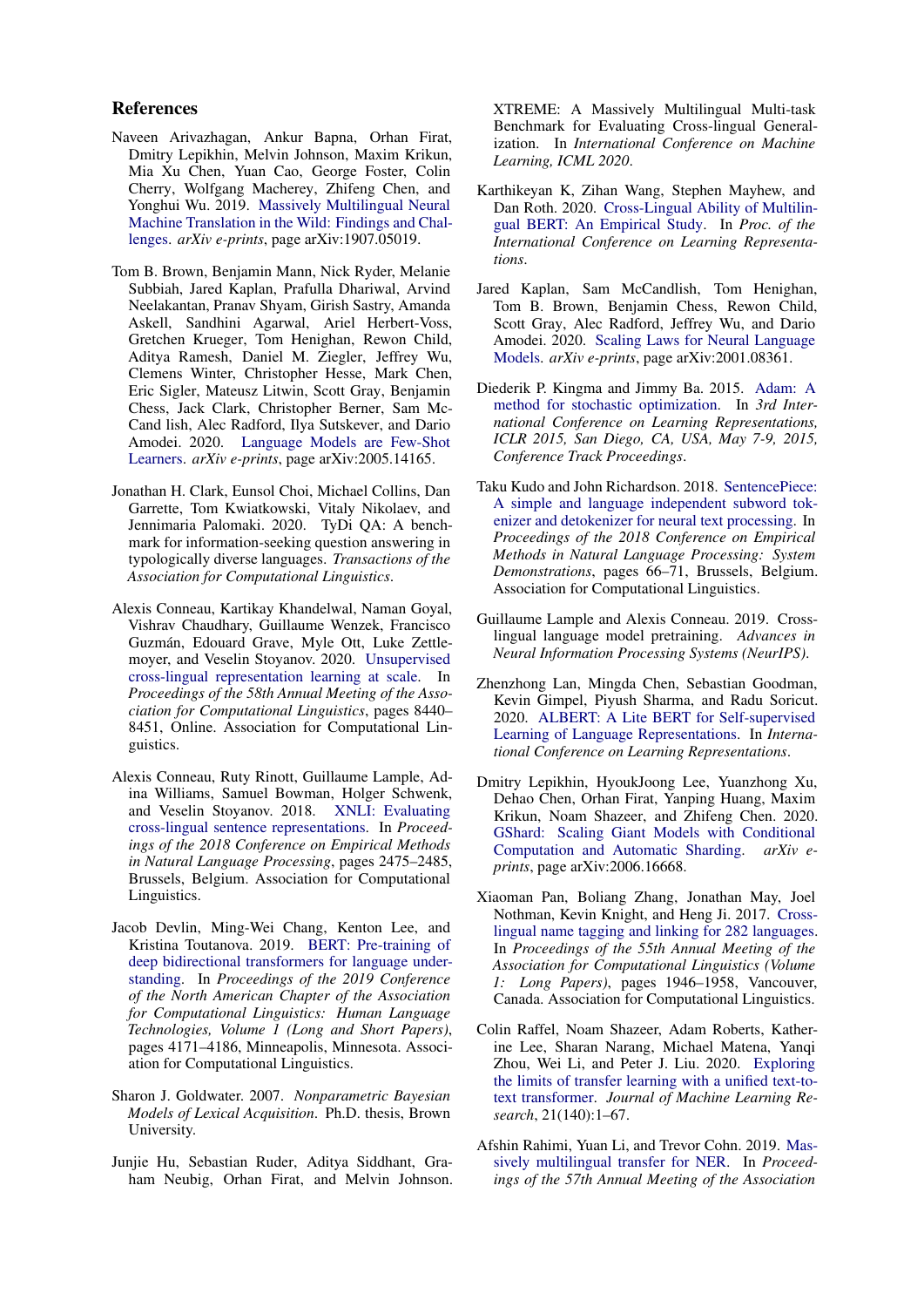*for Computational Linguistics*, pages 151–164, Florence, Italy. Association for Computational Linguistics.

- <span id="page-6-5"></span>Jorma Rissanen. 1989. *Stochastic Complexity In Statistical Inquiry*. World Scientific Publishing Co., Singapore.
- <span id="page-6-0"></span>Mike Schuster and Kaisuke Nakajima. 2012. Japanese and Korean voice search. In *2012 IEEE International Conference on Acoustics, Speech and Signal Processing (ICASSP)*, pages 5149–5152. IEEE.
- <span id="page-6-2"></span>Rico Sennrich, Barry Haddow, and Alexandra Birch. 2016. [Neural machine translation of rare words](https://doi.org/10.18653/v1/P16-1162) [with subword units.](https://doi.org/10.18653/v1/P16-1162) In *Proceedings of the 54th Annual Meeting of the Association for Computational Linguistics (Volume 1: Long Papers)*, pages 1715– 1725, Berlin, Germany. Association for Computational Linguistics.
- <span id="page-6-4"></span>Ashish Vaswani, Noam Shazeer, Niki Parmar, Jakob Uszkoreit, Llion Jones, Aidan N Gomez, Ł ukasz Kaiser, and Illia Polosukhin. 2017. [Attention is all](http://papers.nips.cc/paper/7181-attention-is-all-you-need.pdf) [you need.](http://papers.nips.cc/paper/7181-attention-is-all-you-need.pdf) In I. Guyon, U. V. Luxburg, S. Bengio, H. Wallach, R. Fergus, S. Vishwanathan, and R. Garnett, editors, *Advances in Neural Information Processing Systems 30*, pages 5998–6008. Curran Associates, Inc.
- <span id="page-6-3"></span>Shijie Wu and Mark Dredze. 2019. [Beto, bentz, be](https://doi.org/10.18653/v1/D19-1077)[cas: The surprising cross-lingual effectiveness of](https://doi.org/10.18653/v1/D19-1077) [BERT.](https://doi.org/10.18653/v1/D19-1077) In *Proceedings of the 2019 Conference on Empirical Methods in Natural Language Processing and the 9th International Joint Conference on Natural Language Processing (EMNLP-IJCNLP)*, pages 833–844, Hong Kong, China. Association for Computational Linguistics.
- <span id="page-6-1"></span>Yonghui Wu, Mike Schuster, Zhifeng Chen, Quoc V. Le, Mohammad Norouzi, Wolfgang Macherey, Maxim Krikun, Yuan Cao, Qin Gao, Klaus Macherey, Jeff Klingner, Apurva Shah, Melvin Johnson, Xiaobing Liu, Łukasz Kaiser, Stephan Gouws, Yoshikiyo Kato, Taku Kudo, Hideto Kazawa, Keith Stevens, George Kurian, Nishant Patil, Wei Wang, Cliff Young, Jason Smith, Jason Riesa, Alex Rudnick, Oriol Vinyals, Greg Corrado, Macduff Hughes, and Jeffrey Dean. 2016. [Google's](http://arxiv.org/abs/1609.08144) [Neural Machine Translation System: Bridging the](http://arxiv.org/abs/1609.08144) [Gap between Human and Machine Translation.](http://arxiv.org/abs/1609.08144) *arXiv e-prints*, page arXiv:1609.08144.
- <span id="page-6-6"></span>Yang You, Jing Li, Sashank Reddi, Jonathan Hseu, Sanjiv Kumar, Srinadh Bhojanapalli, Xiaodan Song, James Demmel, Kurt Keutzer, and Cho-Jui Hsieh. 2020. [Large batch optimization for deep learning:](https://openreview.net/forum?id=Syx4wnEtvH) [Training bert in 76 minutes.](https://openreview.net/forum?id=Syx4wnEtvH) In *International Conference on Learning Representations*.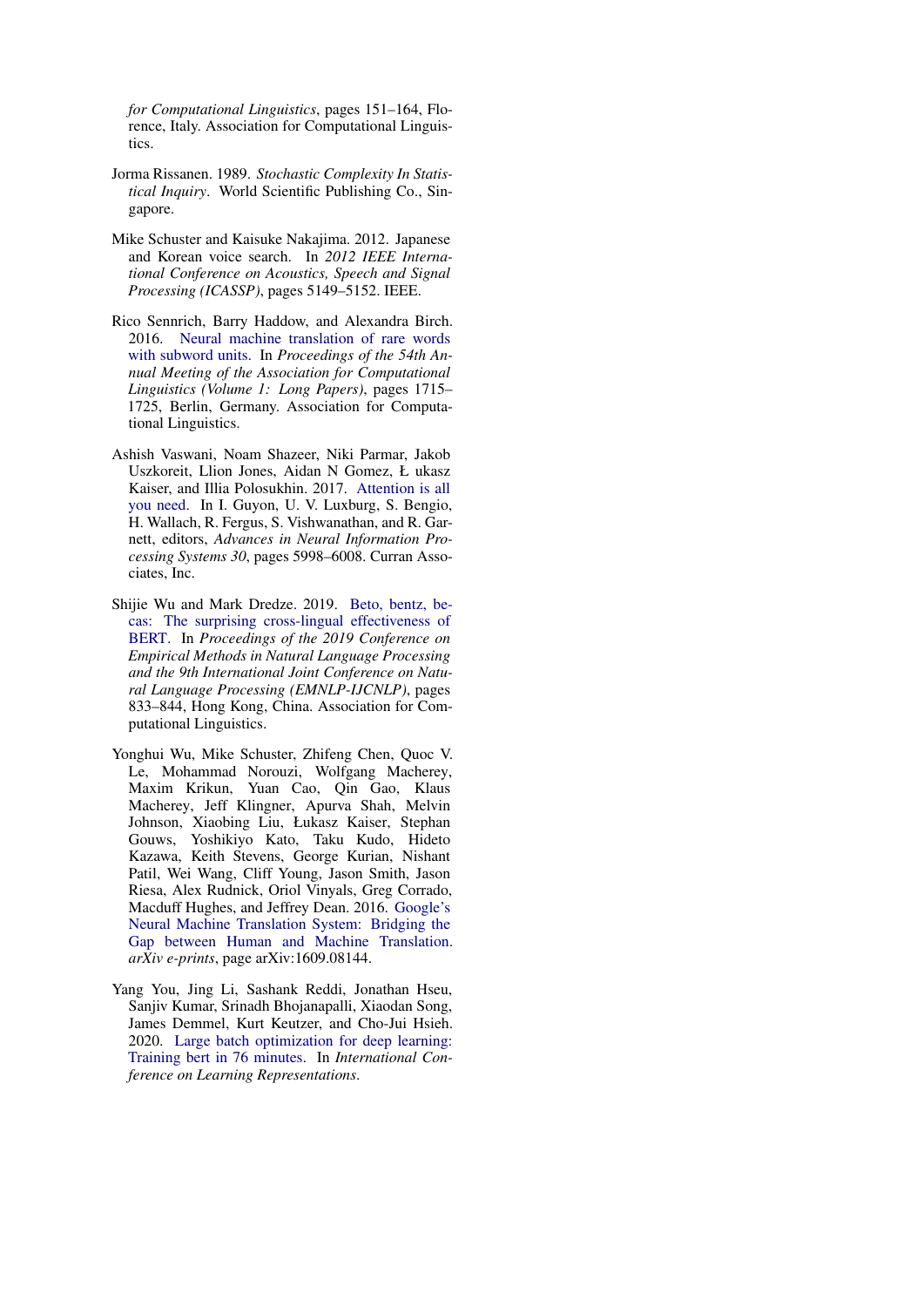## <span id="page-7-0"></span>A Experiment details

## A.1 Pretraining

We did not use any hyperparameter search for pretraining. We use LAMB optimizer [\(You et al.,](#page-6-6) [2020\)](#page-6-6) with batch size of 4096. [You et al.](#page-6-6) [\(2020\)](#page-6-6) also recommended learning rate of 0.0018, warmup proportion of 2.5% of the total number of steps. We use linear warm-up and linear learning rate decay down to 0 in the last step. We use gradient clipping with a norm of 1.0.

For all the experiments except for the full-scale model, we trained using 64 Google Cloud TPUs. We pretrained models with two different sequence lengths: 128 and 512 with 500k and 125k steps, respectively. The model with sequence length of 512 runs at about 2.3 steps/second, which takes about 16 hours to finish; this model was used to run WikiAnn NER and TYDI QA. The model with sequence length of 128 runs at 9.8 steps/second and finishes in about 15 hours; this model was used to run XNLI. A step refers to one gradient update of the LAMB optimizer.

During pretraining, we sampled each language's data with the following strategy. First we compute the empirical distribution for each language

$$
p^l = \frac{n^l}{\sum_{l' \in L} n^{l'}}\tag{1}
$$

where  $n^l$  is the number of sentences in language l's corpus. Then we use the exponential smoothing value of 0.7 following [\(Devlin et al.,](#page-5-0) [2019\)](#page-5-0), i.e., we exponentiate  $p^{l}$  and renormalize to compute the sampling probabilities of each language.

We used whole-word masking during pretraining. However, since some languages do not typically use whitespace between words (e.g., Thai), we used the heuristic of SentencePiece meta symbol U+2581 to designate the beginning of the word. Therefore, a word is defined as the token span between two successive U+2581 symbols.

For the full-scale model, we pretrained with 256 Google Cloud TPUs for 1.5 million steps with a batch size of 4096 and learning rate of 0.0018, which took 8 days. We only trained one model, and used a sequence length of 512.

All experiments were run in TensorFlow.

#### A.2 SentencePiece configurations

We used the following configuration to train a SentencePiece model: unigram language model, character coverage of 0.9995, and 1M seed sentences.

#### A.3 Model architecture

Except for the full-scale model, all models were 12 layers of Transformers, with hidden size of 768 and 12 attention heads. For faster experimentation, we used an embedding size of 128, similar to [Lan](#page-5-15) [et al.](#page-5-15) [\(2020\)](#page-5-15). The total number of parameters is 150M. The full-scale model has 24 Transformer layers, hidden size of 1024, and 16 attention heads. We used an embedding size of 512, totaling 550M parameters. We chose this number of parameters to mimic XLM-R.

## A.4 Fine-tuning

We ran experiments with two seed values and chose the best model based on the average of the two runs. For fine-tuning, we used Adam optimizer [\(Kingma](#page-5-16) [and Ba,](#page-5-16) [2015\)](#page-5-16).

For WikiAnn NER, we used a learning rate of  $4 \times 10^{-5}$ , a batch size of 32, and 2 training epochs. We found that the performance is robust with respect to the set of hyperparameters, so we did not change this setting. The training was run with 4 TPUs which took about one hour to finish. The evaluation metric is span-level F1 score. Our evaluation code was tested against the seqeval library: [https://github.com/chakki-works/seqeval,](https://github.com/chakki-works/seqeval) and produces the same scores.

For XNLI, we used a batch size of 32, performed grid search over the learning rate of  $[1 \times 10^{-5}, 2 \times$  $10^{-5}$ ,  $3 \times 10^{-5}$ ], and trained for 3 epochs. We chose the best model on the development set based on the macro-averaged accuracy and then used that model to report on the test set. The training was run with 8 TPUs which took about 2-3 hours to finish. The evaluation metric is classification accuracy.

For TYDI QA, we found that larger batch sizes improved the training stability, so we used a batch size of 512. With the larger batch size, longer epochs were helpful, so we used a grid search over the learning rate of  $[3 \times 10^{-5}, 4 \times 10^{-5}, 5 \times 10^{-5}]$ and training epochs of [7, 8, 9]. We chose the best model based on the macro-averaged F1 score on 10 languages, excluding English following [Clark et al.](#page-5-9) [\(2020\)](#page-5-9). For the hyperparameters that are specific to TYDI QA, we used the same settings as the baseline model from [\(Clark et al.,](#page-5-9) [2020\)](#page-5-9): 45 maximum passages, 0.1 include unknown rates, sequence length of 512, and window stride of 128. The evaluation metric is F1 score, which we computed with the official evaluation script from [https://github.com/google-research-](https://github.com/google-research-datasets/tydiqa)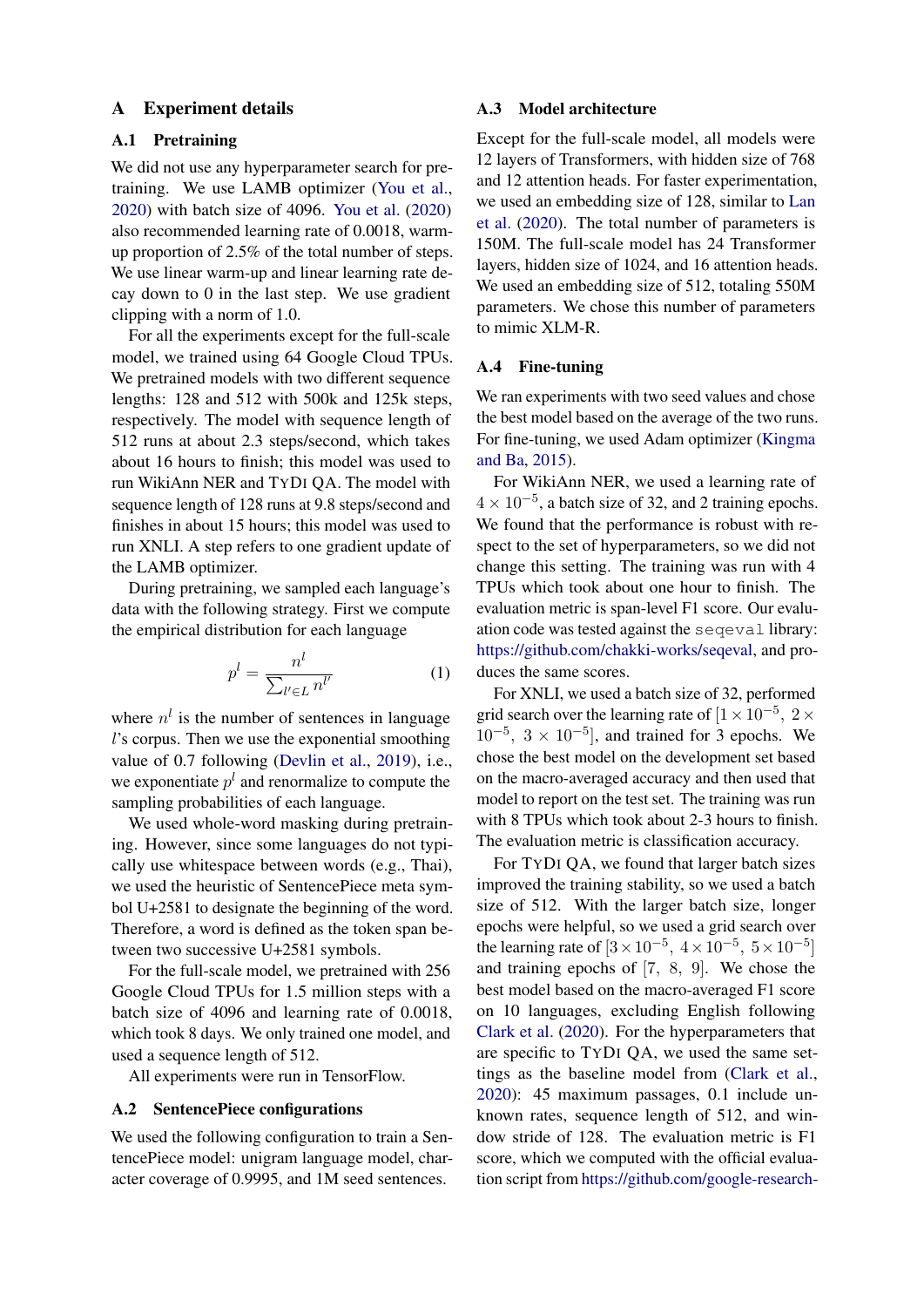<span id="page-8-0"></span>

|                                                                                         |  | de |  |  |  |  |                                                                                 |  | el en es fr hi ru sw th tr ur vi zh Avg |
|-----------------------------------------------------------------------------------------|--|----|--|--|--|--|---------------------------------------------------------------------------------|--|-----------------------------------------|
| <b>JOINT</b>                                                                            |  |    |  |  |  |  | 66.9 70.2 72.9 67.0 81.4 75.2 74.5 63.3 71.0 53.5 63.0 66.1 60.9 68.5 67.4 68.1 |  |                                         |
| CLUSTER 68.3 71.7 73.5 74.1 81.0 75.4 75.3 67.4 70.6 57.1 67.8 66.9 62.9 69.4 70.9 70.2 |  |    |  |  |  |  |                                                                                 |  |                                         |

Table 10: XNLI accuracy on development set. The best performing hyperparameters for both JOINT and CLUSTER were learning rate of  $2 \times 10^{-5}$ , batch size of 32, and 3 training epochs.

<span id="page-8-1"></span>

|                                                                                                                  |       |    |  |  |  |  |  |  | $c_6$ |  |  |  |  |                                                                                                          |  | Avg |  |
|------------------------------------------------------------------------------------------------------------------|-------|----|--|--|--|--|--|--|-------|--|--|--|--|----------------------------------------------------------------------------------------------------------|--|-----|--|
|                                                                                                                  | en sw | VQ |  |  |  |  |  |  |       |  |  |  |  | he ar fa ur es eu bg ru fr de ko nl et hi ml ta                                                          |  | te  |  |
| <b>JOINT</b>                                                                                                     |       |    |  |  |  |  |  |  |       |  |  |  |  | 84.3 64.8 51.9 51.7 49.0 36.3 31.7 76.7 53.3 81.0 66.4 79.9 78.2 51.1 81.9 76.0 63.4 53.4 59.2 49.1 61.3 |  |     |  |
| CLUSTER 84.1 72.1 64.1 58.8 54.2 50.9 61.8 74.7 51.8 79.3 63.0 81.5 78.6 57.3 81.2 76.9 72.1 61.4 61.9 56.0 64.3 |       |    |  |  |  |  |  |  |       |  |  |  |  |                                                                                                          |  |     |  |

Table 11: WikiAnn NER F1 scores on development set. We used  $4 \times 10^{-5}$ , batch size of 32 and 2 training epochs for both CLUSTER and JOINT.

#### [datasets/tydiqa.](https://github.com/google-research-datasets/tydiqa)

## B Datasets

For pretraining, we use 906M sentences of Wikipedia data covering 104 languages. The number of examples of the three datasets used for evaluation is summarized in Table [15.](#page-9-0) The XNLI data has a training set in English and development and test sets in 15 languages, which can be downloaded from [https://cims.nyu.edu/ sbowman/multinli/.](https://cims.nyu.edu/~sbowman/multinli/)

The TYDI QA datasets are in 11 languages including English, which is excluded from the official evaluation. The link to download the dataset is [https://github.com/google-research](https://github.com/google-research-datasets/tydiqa#download-the-dataset)[datasets/tydiqa.](https://github.com/google-research-datasets/tydiqa#download-the-dataset)

For Wikiann NER data, we follow XTREME [\(Hu et al.\)](#page-5-14) and used the balanced train, development, test set splits of [Rahimi et al.](#page-5-17) [\(2019\)](#page-5-17), for 40 languages. The dataset can be downloaded from [https://github.com/afshinrahimi/mmner.](https://github.com/afshinrahimi/mmner)

We did not exclude any examples from the three datasets. For Wikiann NER, Greek, Thai, Japanese, Korean and Chinese data have incorrect IOB2 encoding, e.g., I-PER following O. We fixed those encoding with a simple rule such that a tag with  $I$ prefix starting after  $\circ$  is corrected to have  $\circ$  prefix.

We did not use any preprocessing for XNLI or TYDI QA.

#### C Performance on development set

The main body of the paper contains test set results for XNLI and WikiAnn NER. In this section, we report the development set results so that researchers can try to reproduce the results without consulting to the test set.

Table [10](#page-8-0) shows the results for XNLI and the results for WikiAnn NER are summarized in Table [11.](#page-8-1) Both tables contain the best performing hyperparameters in the caption. Since the TYDI QA test set is private, we performed all experiments on the development set for TYDI QA except for the full-scale model for which we submitted to the official leaderboard.

## C.1 Development set results for the full-scale model

For the full-scale model, Table [14](#page-9-1) shows the development set results on WikiAnn NER, Table [13](#page-9-2) for XNLI and, Table [12](#page-9-3) for TYDI QA. We found that this large Transformer model requires different sets of hyperparameters to be effective. We used the LAMB optimizer to match the pretraining since it made the training more stable. For XNLI we did a grid search on over learning rates  $[9 \times$  $10^{-5}$ ,  $1 \times 10^{-4}$ ], training epochs [9, 10, 11], and a fixed batch size of 512. For TYDI QA we did a grid search over learning rates  $[8 \times 10^{-5}, 9 \times 10^{-5}]$ and training epochs [13, 14, 15], and a fixed batch size of 512. For WikiAnn NER, we chose the learning rate from  $[2 \times 10^{-5}, 3 \times 10^{-5}]$ , and used a fixed batch size of 32 and 2 training epochs.

## C.2 WikiAnn NER test set results on all 40 languages

In this section, we expand the results in and Table [7](#page-4-0) and Table [9,](#page-4-3) which only show subset of languages (or only average for the latter.

For these test set results, Table [16](#page-9-4) expands on Table [7](#page-4-0) and show results on all 40 languages considered in XTREME. Table [17](#page-9-5) expands on Table [9](#page-4-3) in a similar manner.

#### C.3 Language information

Table [18](#page-10-0) lists all 104 languages considered in this paper and their script information.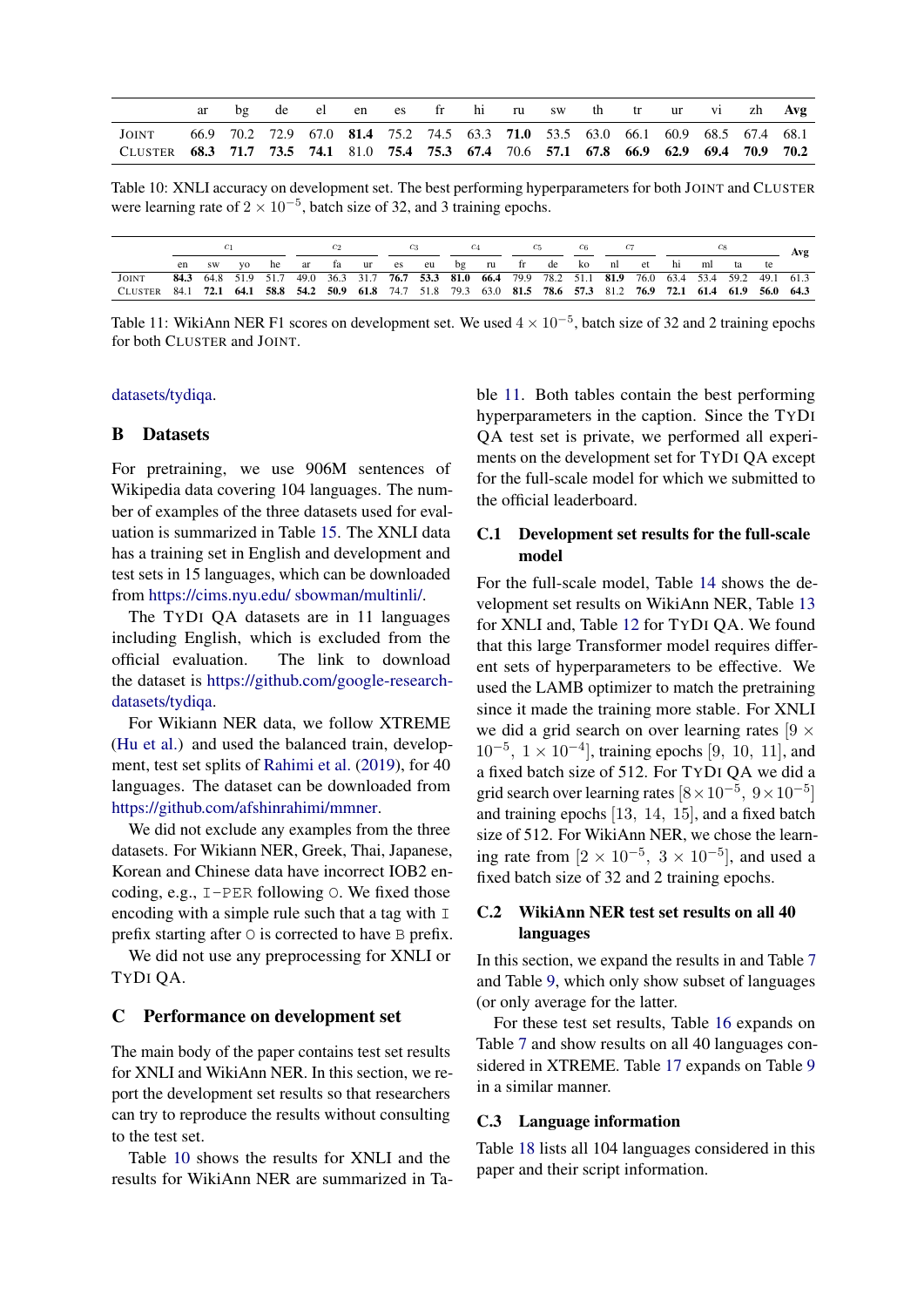<span id="page-9-3"></span>

|                                                                       |  |  |  |  | ar bn fi id ja ko ru sw te th Avg |  |
|-----------------------------------------------------------------------|--|--|--|--|-----------------------------------|--|
| MINSPAN 77.0 72.1 66.1 65.1 52.9 55.8 57.2 65.9 82.3 59.7 65.4        |  |  |  |  |                                   |  |
| <b>SELECTP</b> 88.5 81.3 76.7 76.0 66.1 72.7 74.3 80.1 90.6 73.8 78.0 |  |  |  |  |                                   |  |

Table 12: Full-scale model's result on the TYDI QA primary tasks (development set).

<span id="page-9-2"></span>

|  |  |  |  |  |  |  | ar bg de el en es fr hi ru sw th tr ur vi zh Avg                                |
|--|--|--|--|--|--|--|---------------------------------------------------------------------------------|
|  |  |  |  |  |  |  | 77.1 79.9 81.4 80.9 86.9 82.9 82.0 75.5 79.2 59.4 74.4 73.5 69.2 77.8 77.2 77.2 |

Table 13: XNLI (development set) result for the full-scale model. The best performing model has learning rate of 0.0001, train epochs of 9 and batch size of 512.

<span id="page-9-1"></span>

|                                                                                                                  |  |  |  |  |  |  |  |  |  | C6. |  |                                                         |  |  |  |  |    |  |
|------------------------------------------------------------------------------------------------------------------|--|--|--|--|--|--|--|--|--|-----|--|---------------------------------------------------------|--|--|--|--|----|--|
|                                                                                                                  |  |  |  |  |  |  |  |  |  |     |  | en swyo he ar fa ur es eu bg ru fr de ko nl et hi ml ta |  |  |  |  | te |  |
| CLUSTER 86.4 73.4 79.1 72.6 73.2 75.4 82.3 85.7 68.2 88.4 79.8 87.8 84.0 68.2 87.4 85.3 79.4 73.9 73.2 67.2 73.7 |  |  |  |  |  |  |  |  |  |     |  |                                                         |  |  |  |  |    |  |

<span id="page-9-0"></span>Table 14: WikiAnn NER F1 scores of the full-scale model on development set. The best performing model has learning rate of  $3 \times 10^{-5}$ , batch size of 32 and trained for 2 epochs.

|             | Training | Development | Test   |
|-------------|----------|-------------|--------|
| XNLI        | 392,702  | 2490        | 5010   |
| TYDI QA     | 166916   | 18670       | 18751  |
| WikiAnn NER | 20000    | 262300      | 262300 |

Table 15: Number of examples in training, development, test set splits for each evaluation datasets.

<span id="page-9-4"></span>

|    |  |  |  |  |  | en af ar bg bn de el es et eu fa fi fr he hi hu id it ja jv                                         |  |  |  |  |
|----|--|--|--|--|--|-----------------------------------------------------------------------------------------------------|--|--|--|--|
|    |  |  |  |  |  | 86.2 84.0 73.1 88.1 84.0 84.0 82.8 86.7 85.3 68.8 76.2 84.5 87.5 72.9 77.7 83.0 65.1 85.0 24.9 68.6 |  |  |  |  |
|    |  |  |  |  |  |                                                                                                     |  |  |  |  |
| ka |  |  |  |  |  | kk komlmrns mynlpt rusw tate the tler ur vi yozh                                                    |  |  |  |  |
|    |  |  |  |  |  | 78.8 54.0 68.0 73.5 73.8 78.0 66.4 87.6 86.5 79.5 72.7 72.1 66.0 2.3 80.8 83.3 78.6 79.1 80.2 34.1  |  |  |  |  |

Table 16: WikiAnn NER results in Table [7](#page-4-0) on all 40 languages. The average F1 scores are 61.7 and 64.5 for JOINT and CLUSTER, respectively.

<span id="page-9-5"></span>

| en |  |  |  |  |  | af ar bg bn de el es et eu fa fi fr he hi hu id it ja jv                                            |  |  |  |  |
|----|--|--|--|--|--|-----------------------------------------------------------------------------------------------------|--|--|--|--|
|    |  |  |  |  |  | 86.2 84.0 73.1 88.1 84.0 84.0 82.8 86.7 85.3 68.8 76.2 84.5 87.5 72.9 77.7 83.0 65.1 85.0 24.9 68.6 |  |  |  |  |
|    |  |  |  |  |  |                                                                                                     |  |  |  |  |
| ka |  |  |  |  |  | kk komlmrns mynlpt rusw ta te thitlitr ur vi yozh                                                   |  |  |  |  |
|    |  |  |  |  |  | 78.8 54.0 68.0 73.5 73.8 78.0 66.4 87.6 86.5 79.5 72.7 72.1 66.0 2.3 80.8 83.3 78.6 79.1 80.2 34.1  |  |  |  |  |

Table 17: WikiAnn NER results in Table [9](#page-4-3) on all 40 languages. The average F1 score is 73.6.